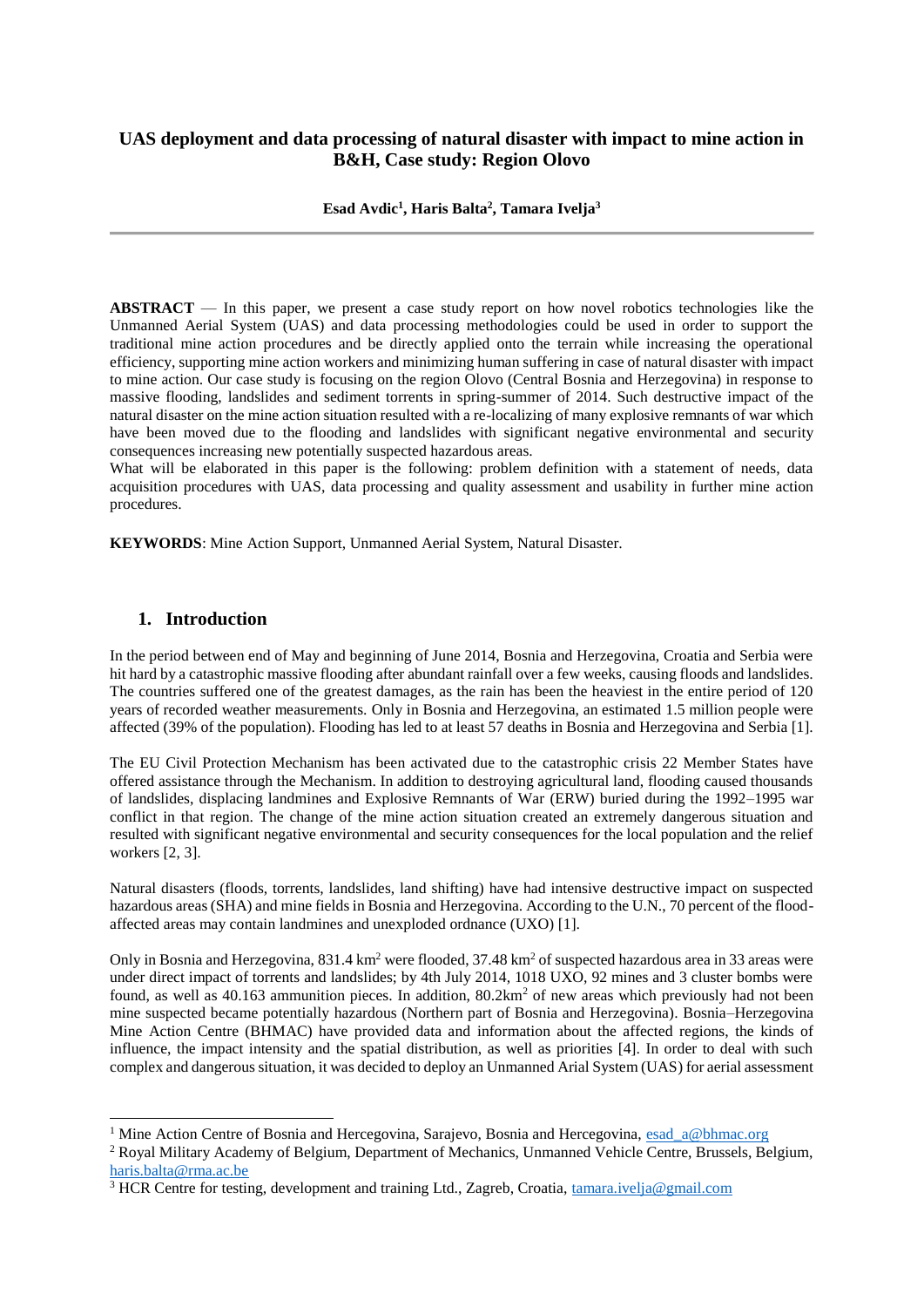and mapping flights of the affected mine fields and new suspected hazardous, looking for indicators of where the minefields were shifted due to the floods and landslides [5].

# **2. Integration of UAS in mine action procedures**

The use of Unmanned Aerial Systems for dangers and not easily accessible missions provides benefits for users due to their low cost, portability, and potential fields of use. In this context such systems can offer important support to human task forces in situation assessment and surveillance and in this way increase the situational awareness of the environment from the air. The UAS can be deployed without the need for extensive airstrips for take-off and landing. Operating costs are typically low, compared to conventional manned aircrafts. The use of

small UAS may improve the response time and coverage for operations allowing search and ground teams to systematically survey and perform mapping and doing damage assessment of areas (high level of details and accuracy of ground pixel size 2-5 cm) of importance without any physical interaction within dangerous zones [2].

In the context of this mission we used a small vertical takeoff aerial system UAS the md4-1000 from Microdrones as shown in Figure 1. Depending on the weight of the payload, state of the batteries, environmental and flight conditions, the UAS can fly for about 35-40 min. In addition, the overall UAS (system comprises of a field control base station with high gain antenna for providing



command, control and data recording to and from the Unmanned Arial Vehicle (UAV). The UAV system is equipped with a Sony NEX-7 24.3 megapixel digital camera with an 18mm lens. The camera is mounted below the UAV on a 2-axis gimbal with high precision tilt and roll stabilization (because of the strong and multi-direction wind) in real time to provide better images for aero triangulation and mapping.

In general, two types of operations were performed:

- Manual Flights. End-users (demining teams) indicated points of interest they wanted to see investigated by the UAS, mainly for damage assessment and visual inspection. The flights were then executed by a trained operator.
- Waypoint-based mapping flights. An area to be mapped by the UAS was indicated by the end-users. A flight plan was then set up to map this area using an autonomous waypoint-based flight. Also under these conditions, a trained pilot always operated the remote control station.

A typical flight had a duration of 25 to 30 minutes, which enables to cover an area about few hundred sq meter. Multiple mapping missions were performed, maximum up to 500 images with a resolution of 24 megapixels and mapping areas not larger as 1sq km.

Figure 2 shows the complete workflow process of the UAS flight mission. Starting from the definition of the affected mine suspected areas, terrain reconnaissance, producing a flight plan, measuring D-GPS ground control points through flight execution with data acquisition and finally post-processing activities.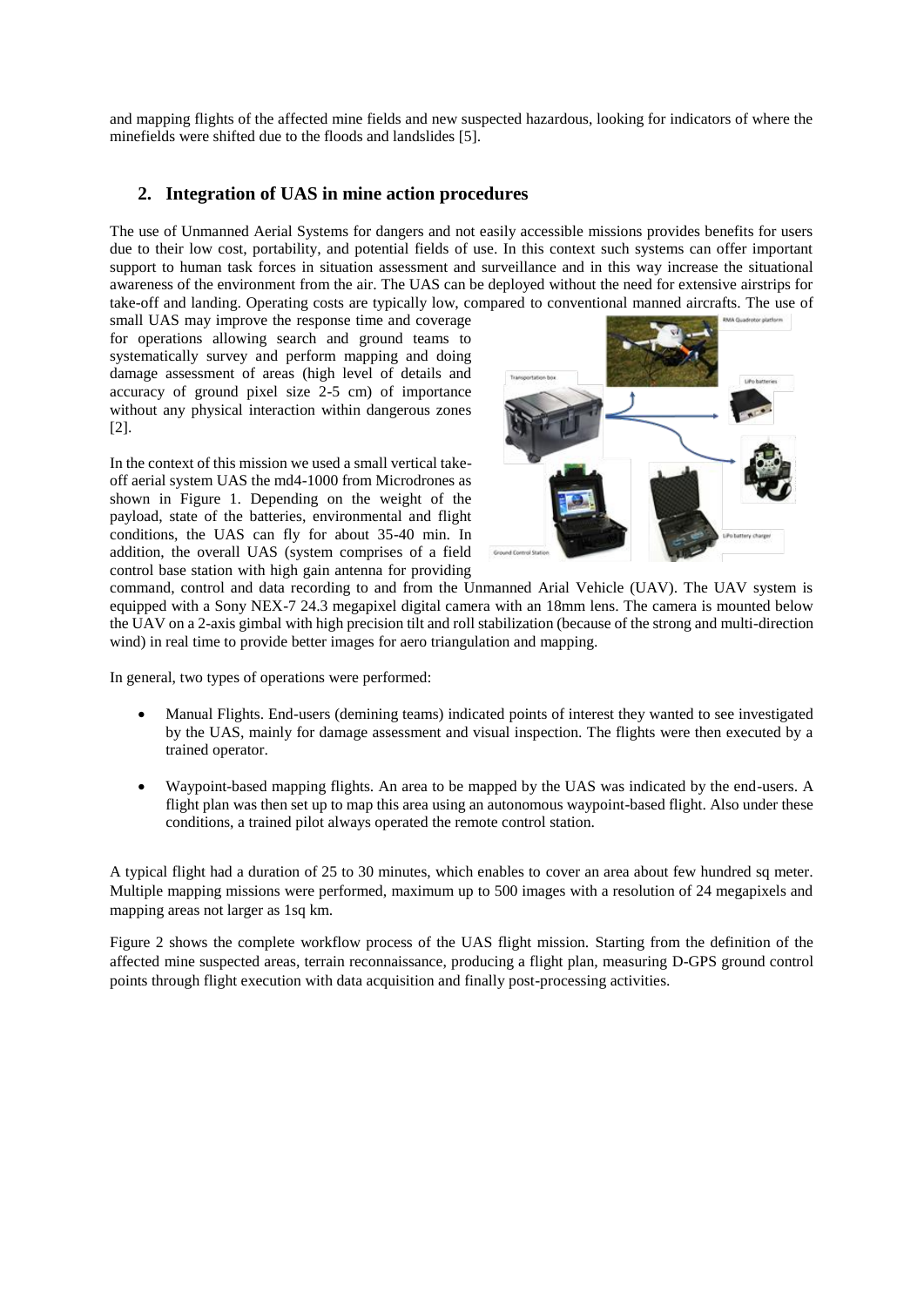

**Figure 1** Workflow planning of the UAS flight mission

Figure 3 shows example images for an automatic waypoint-based mapping flight acquired by the UAS. Example of the landslide, which crosses the mine field from the region Olovo (Central part of Bosnia and Herzegovina).



**Figure 3** Example of mine suspected area images acquired by the UAS

# *2.1 Problem defining - Region Olovo*

-

Olovo Municipality is positioned within the central part of Bosnia and Herzegovina, 56 km N/E from the Capital Sarajevo and 75 km south from Tuzla. Before the Bosnian war<sup>4</sup>, the Olovo municipality with its 44 surrounding villages counted 16.956 inhabitants. Nowadays, the municipality counts approximately 13.000 inhabitants. The density of population is approximately 32 people per square kilometre, which is significantly below the region's average (approximately 128 persons per km<sup>2</sup>). Olovo is a medium-urbanized municipality with developed mining and forestry.

Our case study is focusing on the region Olovske Luke which belongs to the Olovo municipality. Location of Olovske Luke shows a clear mine situation, which is visible on mine situation map shown on Figure 4. During the war conflict, confrontation lines were steady and without significant movements. Combat lines were fortified and

<sup>4</sup> The Bosnian War was an international armed conflict that took place in Bosnia and Herzegovina between 6 April 1992 and 14 December 1995. Source: [http://en.wikipedia.org/wiki/Bosnian\\_War](http://en.wikipedia.org/wiki/Bosnian_War) (web access: 21/3/2015)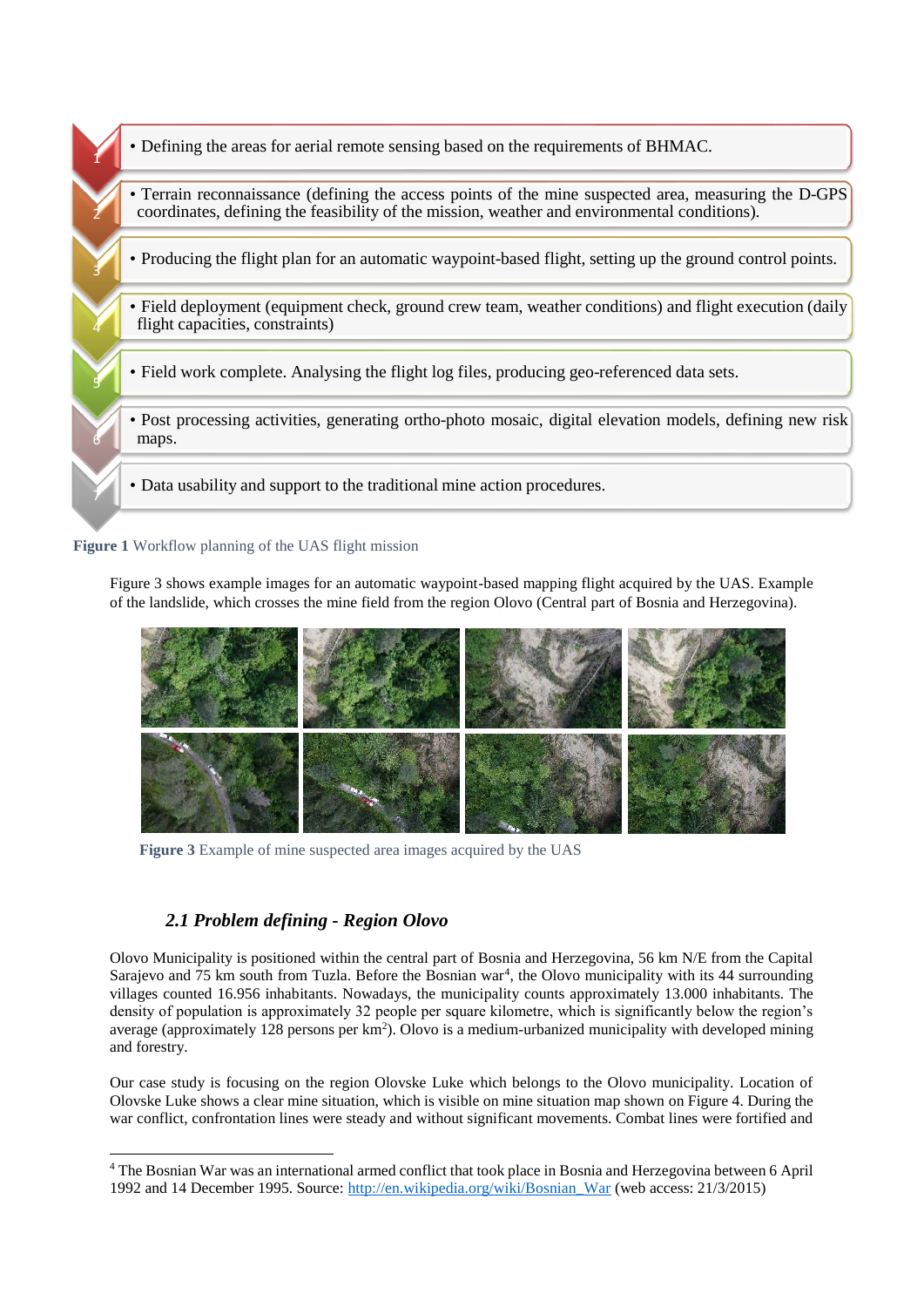mine-explosive obstacles places with or without records, which is characteristic for this area. After the war activities in the period that followed, there have been operations of humanitarian demining in locations closer to objects relevant for infrastructure such as water line and elementary school of Olovske Luke (locations of number I priority), while locations of II and III category were marked with either semi-permanent fence or urgent signs of mine warning.

Due to the nature of combat, the location of Olovske Luke is mainly contaminated with a larger quantity of cluster bombs CB 1, fired from infantry weapons. At Olovo municipality area, since 1996 up to 2015, 31 mine incidents occurred; 22 persons were severely injured, with 9 fatalities, including two children.



**Figure 4** Location Olovske Luke – Topographic map (1:25000) and mine situation layers with influences of floods and landslides (Database BHMAC)

In May 2014 on location Olovske Luke, due to natural disaster that affected this area, a large landslide started off a previously marked mine suspected hazardous area. The landslide endangered formerly technically surveyed area that were partially demined due to restoration of the local water line. Since part of the landslide is situated in the mine suspected area, and it brought a large amount of slide material over formerly technically surveyed area, the demined zones within the landslide should be declared as mine suspected. Additionally, land erosion also brought a large amount of slide material onto Grabovica creek with great probability of mine-explosive materials displacement downstream in the direction of the urban areas.

Since the landslide is an active one and was not remediated, it is still a threat endangering the region with the risk of possible reactivation, expansion of the mine suspected area with significant negative environmental and security consequences for the citizens. Therefore, it was necessary to react urgently and it was decided to deploy the UAS for aerial assessment and mapping of the mine-suspected areas and to find indicators of where the minefields were shifted due to the floods and landslides. The data of the UAS mission was used for providing 3D-maps of the environment to analyze the effects of the landslides on mines. Fusing the obtained data from the UAS with preexisting data (mine risk maps from the Bosnia and Herzegovina Mine Action Centre), it will be possible to predict the movement of the landmines and to generate updated mine risk maps and maps of mine-affected areas.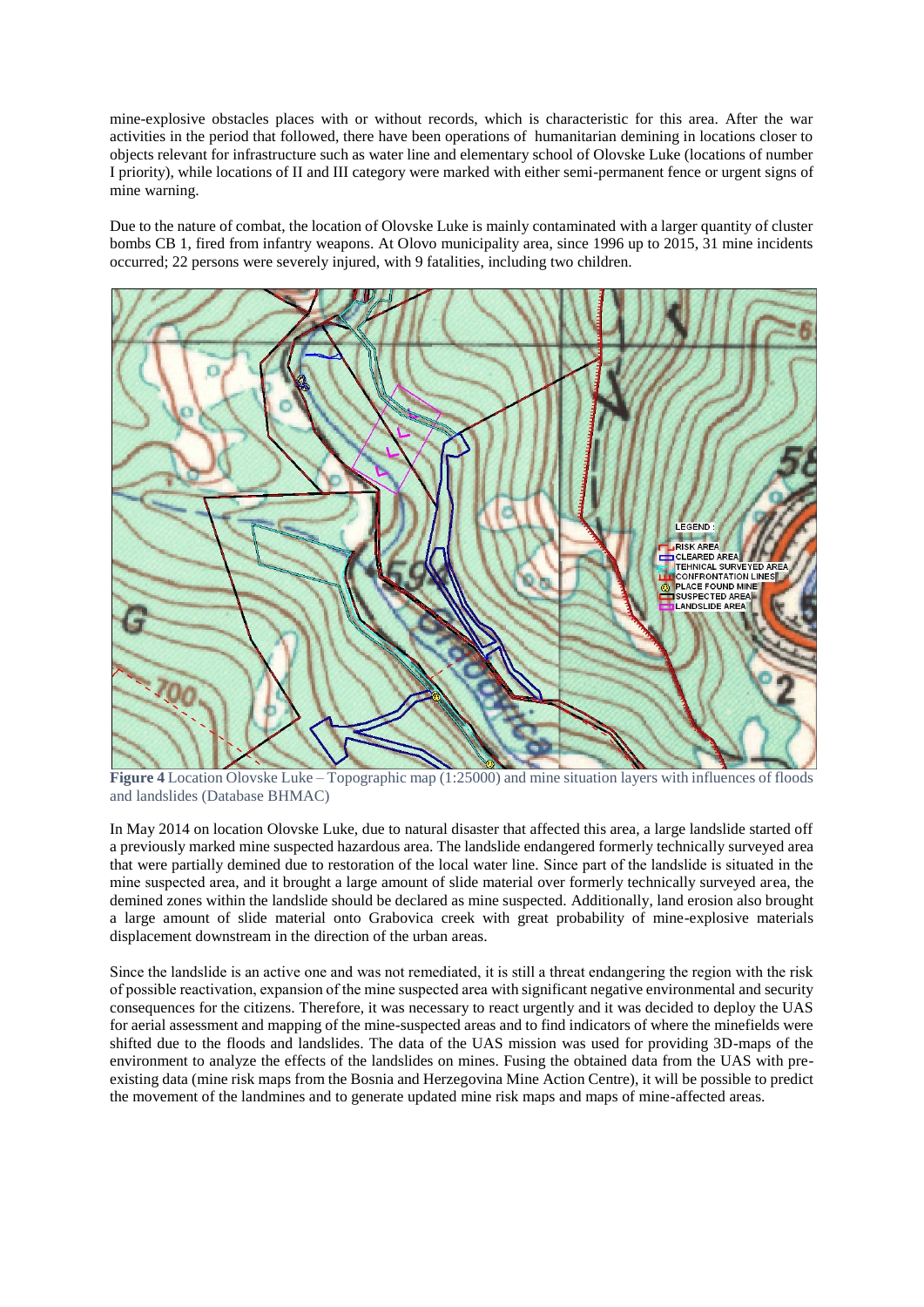### *2.2 Data processing and quality assessment*

Once obtained, the data acquired from the UAS were processed and new digital ortho-photo (DOF) mosaic and digital surface models (DSM) of affected mine suspected areas were produced. Main processing procedure was conducted in Agisoft Photoscan [6] software. The software generated the digital ortho-photo mosaic and digital surface models using an algorithm, which analyses all images of the aerial data set and searches for matching points. The best well-known feature matching algorithm is the scale-invariant feature transform approach. Those feature-matching points are combined with meta-data information from the autopilot (altitude, camera position and orientation) and are used in a bundle block adjustment in order to reconstruct the exact position and orientation of the camera for every acquired image. Based on this reconstruction, the matching points are verified and their 3D coordinates calculated. Those 3D points are interpolated to form a triangulated irregular network in order to obtain a Digital Elevation Model (DEM). This DEM is used to project every image pixel and to calculate the georeferenced ortho-photo mosaic of the area. The reconstructed DEM and the resulting ortho-photo mosaic are shown in Figure 5. The quality of digital ortho-photo mosaic and DEM depends on the accuracy of the Ground Control Points (GCPs). If the quality of GCPs is excellent, therefore the result of digital ortho-photo mosaic and DEM can be anticipated accurately too. In this case we could reach an accuracy within few cm per pixel. Several processing procedures were tested due to large positioning error.

General processing procedure consists of the following steps:

- I. Data import: Photos and corresponding GPS coordinates of the projection centres
- II. Photo alignment
- III. Defining Ground Control Points
- IV. Alignment Optimisation
- V. Build Dense Cloud
- VI. Build Mesh
- VII. Build Texture
- VIII. Generate Result: DOF, DSM



**Figure 5** Left - Digital Ortho Photo mosaic of the recorded area Olovske Luke, Right - Digital Surface Model of the recorded area Olovske Luke

Applied processing procedures have not contributed to a significant reduction of positional error. Span of X coordinate positioning error is from 18.396 m to 15.685 m and for Y coordinate it varies from 21.164 m to 15.695 m. Position error was determined comparing well defined detail on both (official/state) DOF 1000 and generated micro DOF mosaic of this location. The best results were achieved after GCP ortho-metric height was corrected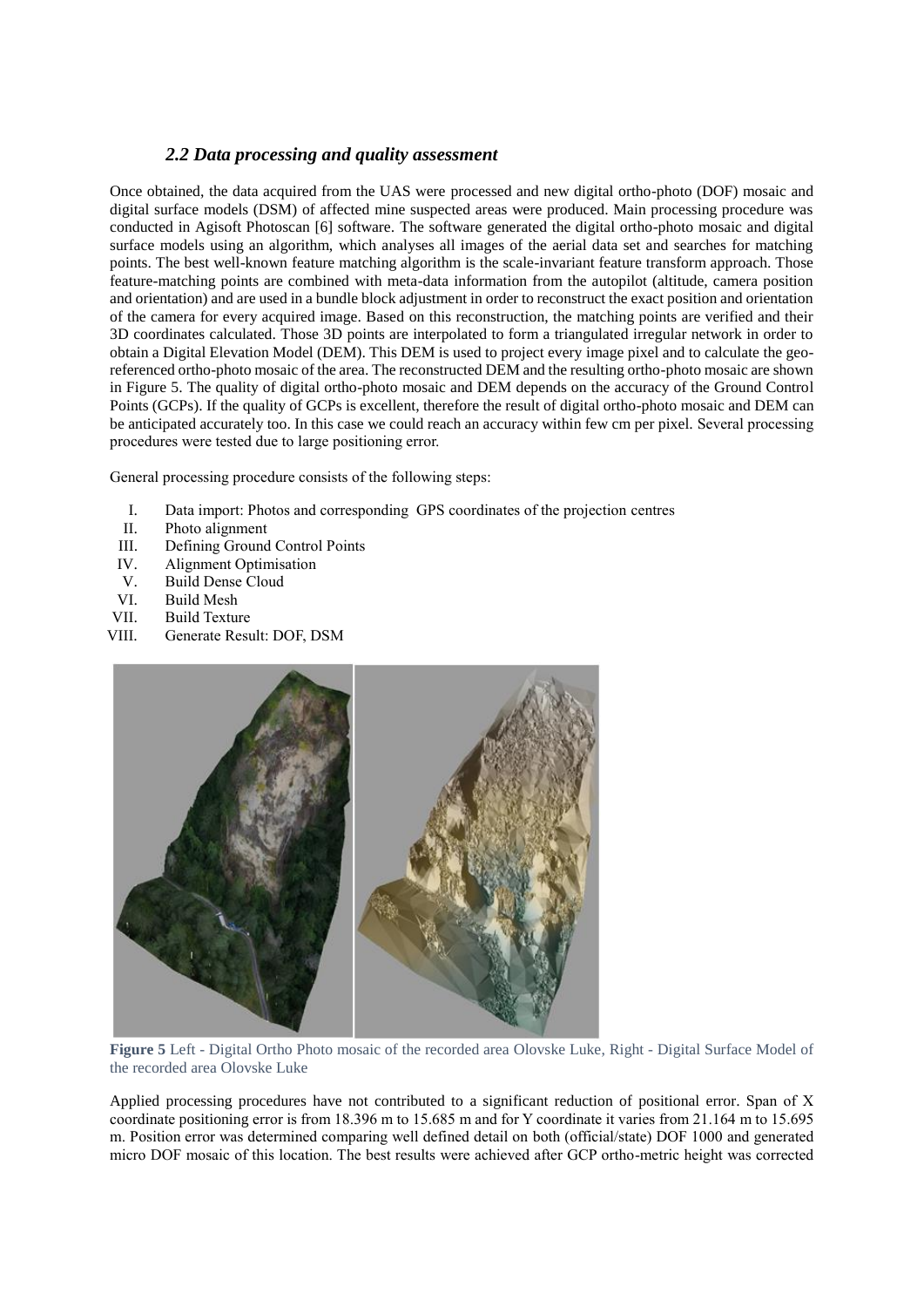for geodetic undulation (difference between geoid and ellipsoid value) in the third processing step. Geodetic undulation value for this location was supplied from a web geoid calculator [7.].

Due to this reason it was necessary to conduct additional georeferencing of micro DOF mosaic on (official/state) DOF 1000. When applied, this procedure resolved the issue of large positional error. Achieved declared ground resolution of the DOF mosaic is 0.0174429 m/pix.

### **3. Data usability and support to the traditional mine action procedures**

Once obtained, the data acquired from the air enables to define the estimated the size of the landslide and position it on cartographic and Mine Information System (MIS) database layers without further measuring on the ground, which diminishes the risk for the surveyors. It is also possible to estimate if ground erosion resulted in moving of the mine-explosive devices. In overlay of obtained micro ortho-photo mosaic with state/official DOF 1000 and MIS layers as shown in Figure 6, it is possible to assert that there has been ground erosion at places where mineexplosive devices are expected, thus it is necessity to re-declare the affected areas as risk areas.

Furthermore, it is possible to determine actual size of the phenomenon: the max length of the landslide is 142 m, it's max. width is 55 m while total landslide area is  $6650 \text{ m}^2$ .

The obtained DSM will serve for better defining of geology and hydrogeology experts' opinion on the possible problem expansion tendencies, landslides depth (in this case from 6 to 8 m), the urgency of remediating actions necessary, and the need for updating the boundaries of mine suspected hazardous area.



**Figure 6** Left Figure: Ground situation before the natural disaster, overlay of DOF1000, technical surveyed area (green) and cleared area (blue) , Right Figure: Ground situation after landslide occurred, overlay of DOF1000, micro DOF mosaic, technical surveyed area (green) and cleared area (blue)

The use of UAS in mine action in Bosnia and Herzegovina is a new challenge towards more efficient and effective resolving of the problem of mine contamination. Based on the work and experiences gathered during the field missions, the direct and indirect benefit of UAS deployment in mine action procedures could be:

The data acquired from the air can enable identifying of mine presence indicators such as confrontation lines positions, combat facilities and reference points from minefield records in inaccessible areas. The data can also be used as quality control of created demining projects, in re-survey of risk areas processed within a demining project as well as in process of identifying areas without defined risk and in process of reduction of areas planned for systematic survey;

Also, it can be used for establishing facts of mine incidents by recording the mine incidents locations as proof of mine hazard, as well as recording technically surveyed area where remaining mines were found. Data obtained from UAS can also be useful in defining mine action procedure for future tasks, defining sizes of area intended for mechanical demining;

Gathering information on configuration, vegetation, soil type, infrastructure and establishing aggravating circumstances which might influence the conduct of planned mine actions;